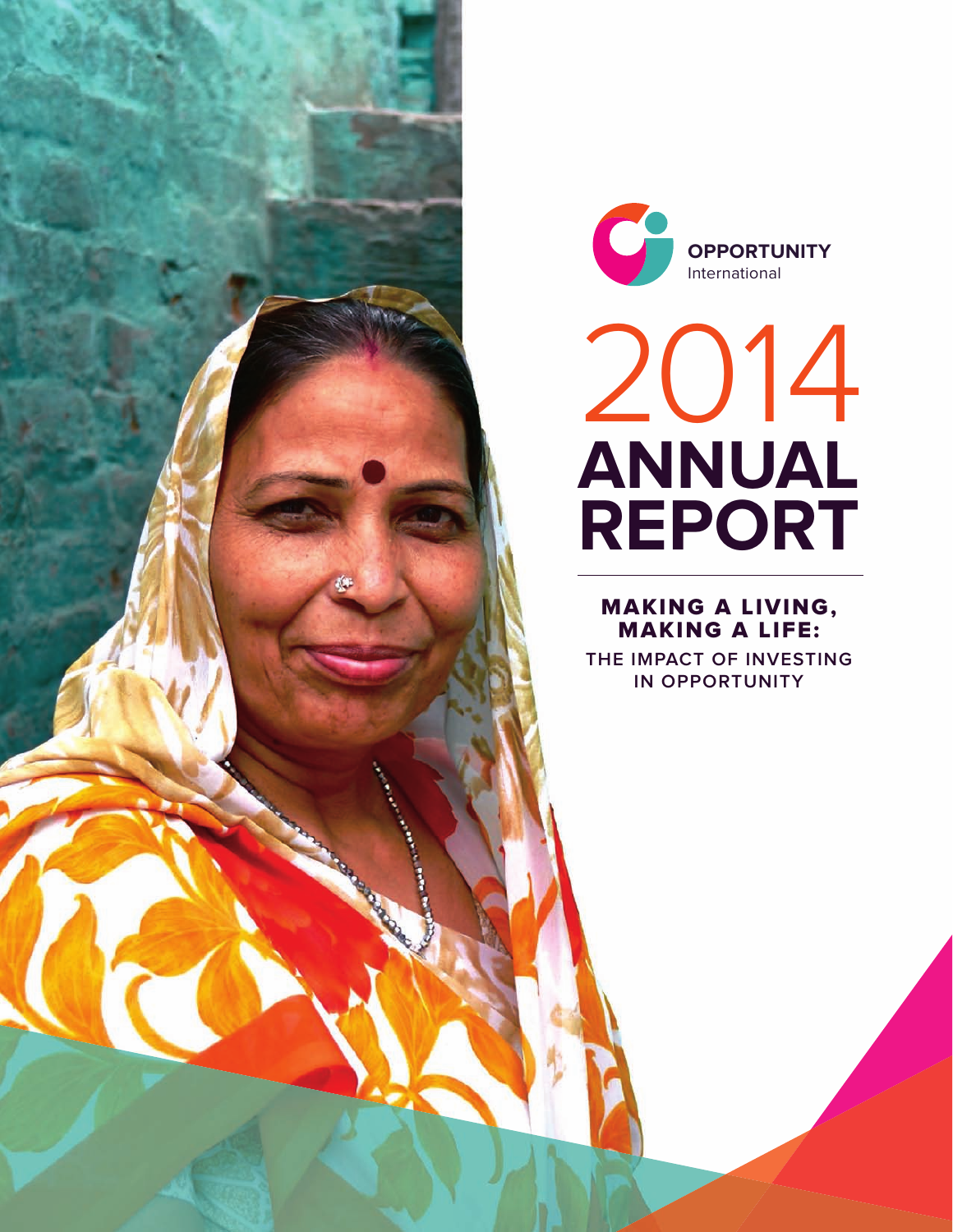## INVESTING IN OPPORTUNITY

## **TOTAL VALUE OF CLIENT LOANS DISBURSED**



**GROSS LOAN PORTFOLIO AT DECEMBER 31, 2014: \$780M**

## **TOTAL VALUE OF CLIENT SAVINGS ACCOUNTS**



include compulsory savings.

## **TOTAL NUMBER OF UNIQUE LOAN AND SAVINGS CLIENTS**

(as of year-end)



The total number of unique loan and savings clients in the years 2012-2014 include clients from Dia Vikas, Opportunity's partner in India.

## **TOTAL FUNDS RAISED BY OPPORTUNITY INTERNATIONAL-U.S.** (for the year)



The ratio of fundraising and G&A expense to total funds raised remained steady at 15% in 2014 and 2013, reflecting the increased amounts of equity and debt that was raised for Implementing Members.

## **TOTAL EXPENDITURES BY OPPORTUNITY INTERNATIONAL-U.S.**

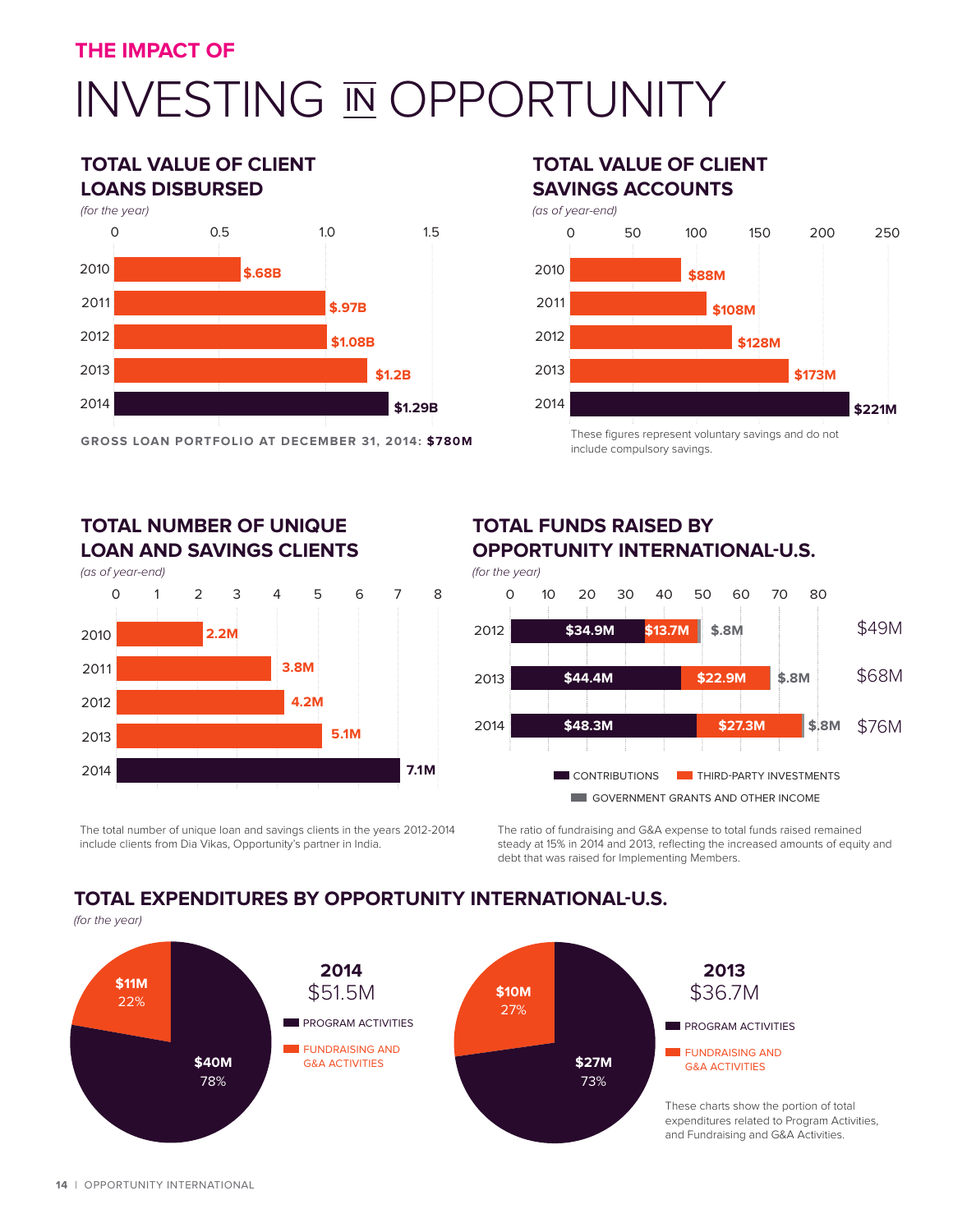## **OPPORTUNITY INTERNATIONAL-U.S.**

| <b>FOR THE YEAR ENDED</b>                            |    |                      |    |                      |               |               |                |  |  |  |  |  |
|------------------------------------------------------|----|----------------------|----|----------------------|---------------|---------------|----------------|--|--|--|--|--|
| \$ in thousands (unaudited)                          |    | December 31.<br>2014 |    | December 31.<br>2013 | <b>Change</b> |               |                |  |  |  |  |  |
| <b>REVENUE</b>                                       |    |                      |    |                      |               | <b>AMOUNT</b> | <b>PERCENT</b> |  |  |  |  |  |
| Private contributions<br>and pledges                 | \$ | 48.255               | \$ | 44,350               | \$            | 3,905         | 8.8%           |  |  |  |  |  |
| Government grants                                    |    | 647                  |    | 73                   |               | 574           | 786.3%         |  |  |  |  |  |
| Other income                                         |    | 180                  |    | 728                  |               | (548)         | (75.3%)        |  |  |  |  |  |
| <b>TOTAL REVENUE</b>                                 | \$ | 49,082               | \$ | 45,151               | \$            | 3,931         | 8.7%           |  |  |  |  |  |
| <b>EXPENDITURES</b>                                  |    |                      |    |                      |               |               |                |  |  |  |  |  |
| <b>Program Activities</b>                            |    |                      |    |                      |               |               |                |  |  |  |  |  |
| Equity investments                                   |    |                      |    |                      |               |               |                |  |  |  |  |  |
| in Opportunity banks                                 | \$ | 13.844               | \$ | 6.842                | \$            | 7.002         | 102.3%         |  |  |  |  |  |
| Grants for member<br>organizations                   |    | 9.298                |    | 6.434                |               | 2.864         | 44.5%          |  |  |  |  |  |
| <b>Business development</b><br>and training services |    | 3.633                |    | 4,312                |               | (679)         | (15.7%)        |  |  |  |  |  |
| Network support services                             |    | 1.126                |    | 1.429                |               | (303)         | (21.2%)        |  |  |  |  |  |
| Other program expenditures                           |    | 12.258               |    | 7.639                |               | 4.619         | 60.5%          |  |  |  |  |  |
| <b>Total program activities</b>                      | \$ | 40.159               | \$ | 26,656               | \$            | 13,503        | 50.7%          |  |  |  |  |  |
| <b>Fundraising and G&amp;A Activities</b>            |    |                      |    |                      |               |               |                |  |  |  |  |  |
| Fundraising and G&A                                  |    | 11,375               |    | 10,050               |               | 1,325         | 13.2%          |  |  |  |  |  |
| <b>TOTAL EXPENDITURES</b>                            | \$ | 51,534               | \$ | 36,706               | \$            | 14,828        | 40.4%          |  |  |  |  |  |
| <b>THIRD-PARTY INVESTMENTS</b>                       |    |                      |    |                      |               |               |                |  |  |  |  |  |
| Equity and debt raised<br>for Implementing Members   | \$ | 27,335               | \$ | 22,931               | \$            | 4,404         | 19.2%          |  |  |  |  |  |
| <b>TOTAL FUNDS RAISED</b>                            | \$ | 76.417               | \$ | 68.082               | \$            | 8.335         | 12.2%          |  |  |  |  |  |

Opportunity International, Inc. is a tax-exempt 501(c)(3) nonprofit organization that provides small business loans, savings, insurance and training to almost 12 million people working their way out of poverty in the developing world. It serves clients in 28 countries through 44 Implementing Members and works with fundraising partners (called Supporting Members) in the United States, Australia, Canada, Germany and the United Kingdom.

Opportunity International raises funds from many sources, some traditional and some unique for nonprofits. From traditional sources, Opportunity International receives charitable gifts and government grants, which it sends to its Implementing Members in the form of grants, loans and equity investments. A portion of these funds is also used for fundraising and G&A activities. In addition to these sources of funds, Opportunity raises equity and debt from third parties for its Implementing Members that are directly invested in these organizations, shown in third-party investments to the left.

Complete audited financial statements by KPMG are available upon request. Certain 2013 financial statement line items have been reclassified to conform to the 2014 presentation.

#### **MANAGEMENT DISCUSSION AND ANALYSIS OF OPPORTUNITY-U.S. FINANCIAL STATEMENTS**

#### **REVENUE**

Opportunity International-U.S. revenue increased \$3.9 million, or 8.7%, during 2014. Individual donations increased 20% from prior year levels while corporate giving decreased 2% from the previous year. In 2013, Opportunity International was awarded a multi-year grant from The MasterCard Foundation, of which \$13.6 million and \$8.8 million was recognized in 2014 and 2013, respectively. Government grants increased by \$0.6 million. Other Income included fees received for services.

#### **PROGRAM ACTIVITIES**

**Equity investments in Opportunity banks:** Direct equity investments increased to \$13.8 million in 2014 versus \$6.8 million in the previous year. 2014 included an \$8.0 million investment in Serbia and \$5.5 million in the Africa banks. In addition, Opportunity raised debt and equity of \$27.3 million from third parties for Implementing Members, an increase of 19.2% over 2013. Investments were generally made in countries with continuing equity needs.

**Grants to member organizations:** This expenditure increased by 44% in 2014 to \$9.3 million, reflecting greater funding for our African MFIs (\$7.7 million) and \$1.3 million to Latin America.

**Business development and training services:** 

The Opportunity International-U.S. expenditures for these services, provided to Implementing Members by Opportunity International Network personnel, decreased by \$0.7 million from 2013 funding levels as more banks are now paying for these services. These services include: (i) recruitment and training of personnel of Implementing Members, (ii) development of client training modules, (iii) performance and governance monitoring and (iv) technology improvements.

**Network support services:** Expenditures for Network support decreased by \$0.3 million, or 21%. These services include building and managing Opportunity banks and overseeing the range of technical services provided to them in the Opportunity International Network. Also included are expenditures for general management and governance of the Network and the cost of Network administrative services.

**Other program expenditures:** These expenditures include the cost of managing the operations of our bank investments. They also include grants management activities, general community education and communication. In 2013, Other Program Expenditures included the reversal of \$2.4 million of interest accrued in prior years for USAID due to a modification of a cooperative agreement. In 2014, a donor advised fund

non-cash distribution of \$2.2 million was included in program expense. Excluding these amounts in both years, Other Program Expenditures were unchanged from the 2013 level.

#### **FUNDRAISING AND GENERAL & ADMINISTRATIVE (G&A) ACTIVITIES**

The ratio of fundraising and G&A expense to total revenue increased to 23% in 2014 due to investments in marketing, fundraising and administration. The ratio calculated as a percentage of funds raised (which includes equity and debt raised for the Implementing Members) remained steady at 15% in 2014 and 2013 reflecting increased equity and debt raised for Implementing Members. Fundraising and G&A decreased to 22% of total expenses versus 27% of total expenses in 2013.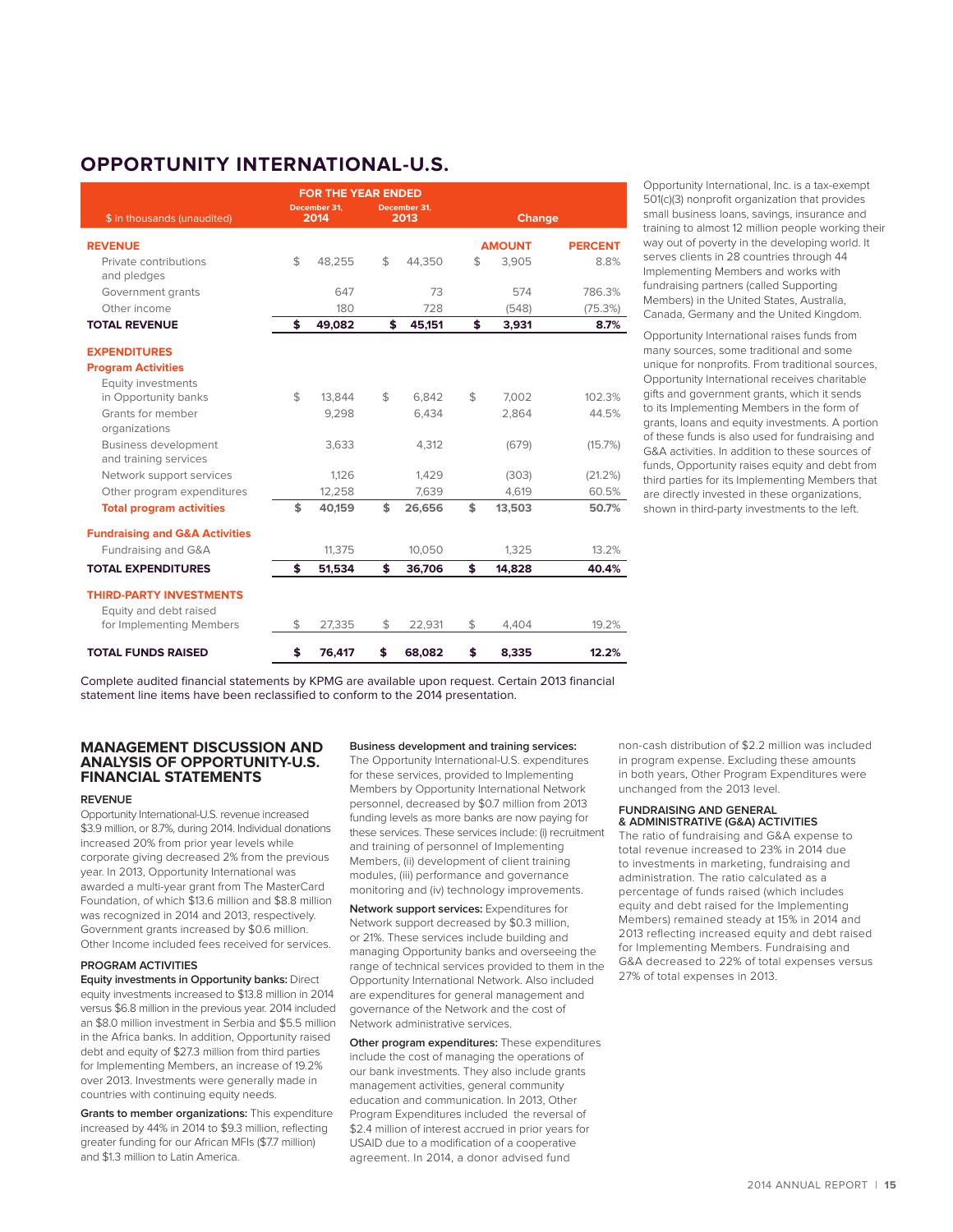## **OPPORTUNITY INTERNATIONAL SUPPORTING MEMBERS**

Supporting Members raise funds for our microfinance institutions

#### **COMBINED STATEMENT OF REVENUE AND EXPENDITURES**

|                                           |    |          |                 | <b>FOR THE YEAR ENDED</b> |                      |    |                      |  |  |
|-------------------------------------------|----|----------|-----------------|---------------------------|----------------------|----|----------------------|--|--|
|                                           |    |          |                 |                           | December 31.<br>2014 |    | December 31,<br>2013 |  |  |
| \$ in thousands (unaudited)               |    | U.S.     | Outside<br>U.S. |                           | Total                |    | Total                |  |  |
| <b>REVENUE</b>                            |    |          |                 |                           |                      |    |                      |  |  |
| Private contributions and pledges         | \$ | 48,255   | \$<br>15,950    | \$                        | 64,205               | \$ | 65,676               |  |  |
| Government grants                         |    | 647      | 5,554           |                           | 6.201                |    | 5,739                |  |  |
| Other Income                              |    | 180      | 863             |                           | 1,043                |    | 940                  |  |  |
| <b>TOTAL REVENUE</b>                      |    | 49,082   | 22,367          |                           | 71,449               |    | 72,355               |  |  |
|                                           |    |          |                 |                           |                      |    |                      |  |  |
| <b>EXPENDITURES</b>                       |    |          |                 |                           |                      |    |                      |  |  |
| <b>Program activities</b>                 |    |          |                 |                           |                      |    |                      |  |  |
| Equity investments in Opportunity banks   |    | 13,844   | 3,017           |                           | 16.861               |    | 16,099               |  |  |
| Grants to member organizations            |    | 9,298    | 10,243          |                           | 19.541               |    | 13,290               |  |  |
| Program development activities            |    | 17,017   | 7,548           |                           | 24,565               |    | 19,612               |  |  |
| <b>Total program services</b>             |    | 40.159   | 20,808          |                           | 60.967               |    | 49,001               |  |  |
| <b>Fundraising and G&amp;A Activities</b> |    |          |                 |                           |                      |    |                      |  |  |
| Fundraising                               |    | 7.830    | 2,619           |                           | 10,449               |    | 9,933                |  |  |
| G&A                                       |    | 3,545    | 1.113           |                           | 4,658                |    | 4,047                |  |  |
| <b>Total fundraising and G&amp;A</b>      |    | 11,375   | 3,732           |                           | 15,107               |    | 13,980               |  |  |
| <b>TOTAL EXPENDITURES</b>                 |    | 51,534   | 24,540          |                           | 76,074               |    | 62,981               |  |  |
| <b>NET SURPLUS (DEFICIT)</b>              | \$ | (2, 452) | \$<br>(2, 173)  | \$                        | (4,625)              | \$ | 9,374                |  |  |

#### **COMBINED BALANCE SHEET**

|                                      |     |         |              | December 31,<br>2014 |     | December 31.<br>2013 |
|--------------------------------------|-----|---------|--------------|----------------------|-----|----------------------|
|                                      |     |         | Outside      |                      |     |                      |
| \$ in thousands (unaudited)          |     | U.S.    | U.S.         | Total                |     | Total                |
| <b>ASSETS</b>                        |     |         |              |                      |     |                      |
| <b>Current</b>                       |     |         |              |                      |     |                      |
| Cash and cash equivalents            | \$  | 18,446  | \$<br>8.799  | \$<br>27.245         | \$  | 13,685               |
| Restricted cash and cash equivalents |     | 5,802   | 5,424        | 11.226               |     | 13,846               |
| Current receivables                  |     | 17,285  | 1,252        | 18,537               |     | 24,796               |
| Other current assets                 |     | 4.767   | 4.352        | 9.119                |     | 8.693                |
| <b>Total current assets</b>          |     | 46,300  | 19.827       | 66,127               |     | 61,020               |
|                                      |     |         |              |                      |     |                      |
| Long-Term<br>Long-term receivables   |     | 12,423  |              | 12,423               |     | 6.608                |
| Capital in Opportunity banks         |     | 105,130 | 41,061       | 146,191              |     | 132,686              |
| Investments - other                  |     | 20,222  | 5,191        | 25,413               |     | 30,324               |
| Net property and equipment           |     | 1.163   | 506          | 1.669                |     | 1.440                |
| <b>Total long-term assets</b>        |     | 138,938 | 46,758       | 185,696              |     | 171,058              |
| <b>TOTAL ASSETS</b>                  |     |         |              |                      |     |                      |
|                                      | \$. | 185,238 | \$<br>66,585 | \$251,823            | \$. | 232,078              |
| <b>LIABILITIES</b>                   |     |         |              |                      |     |                      |
| <b>Current</b>                       |     |         |              |                      |     |                      |
| Current portion of long-term debt    | \$  | 5.076   | \$<br>408    | \$<br>5.484          | \$  | 3.565                |
| Accounts payable and other           |     |         |              |                      |     |                      |
| current liabilities                  |     | 12,360  | 473          | 12,833               |     | 13,662               |
| <b>Total current liabilities</b>     |     | 17,436  | 881          | 18,317               |     | 17,227               |
|                                      |     |         |              |                      |     |                      |
| <b>Long-Term</b>                     |     |         |              |                      |     |                      |
| <b>Total long-term debt and</b>      |     |         |              |                      |     |                      |
| other liabilities                    |     | 32,187  | 330          | 32,517               |     | 15,337               |
| <b>TOTAL LIABILITIES</b>             |     | 49.623  | 1.211        | 50.834               |     | 32.564               |
| <b>NET ASSETS</b>                    |     |         |              |                      |     |                      |
| Unrestricted net assets              |     | 88,498  | 10,396       | 98,894               |     | 102,671              |
| Restricted net assets                |     | 47.117  | 54,978       | 102.095              |     | 96,843               |
| <b>Total net assets</b>              |     | 135,615 | 65,374       | 200,989              |     | 199,514              |

Complete audited financial statements are available upon request. 2013 financial statements have been restated to conform to the 2014 presentation.

**NOTES TO FINANCIALS** 

#### **FINANCIAL STATEMENT PRESENTATION**

The financial information included in the statements on pages 15-17 was compiled from the financial statements of independent organizations around the world, using foreign exchange rates in effect at year-end or during the periods shown. The selected financial data shown here reflects certain adjustments to GAAP or IFRS made in each year for presentation purposes, including presenting the equity investments made to the Implementing Members as an expenditure and a portion of Capital in Opportunity Banks on a cost basis.

The Supporting Members' statements reflect the revenue and expenditures and balance sheet for charitable operations of the combination of the five independent fundraising members in developed countries (Australia, Canada, Germany, United Kingdom and United States), without regard to ownership positions in certain Implementing Members.

The Implementing Members' statements represent a combination of the revenue and expenditures and balance sheets compiled from the financial statements of the 44 Implementing Members, also without regard to ownership status.

Audited statements for Opportunity International-U.S. are available on our website, and the other members are available upon request.

#### **EQUITY OWNERSHIP IN AFFILIATES**

Opportunity International-U.S. receives donations and grants for investment in 13 microfinance institutions. The investments provide start-up costs as well as expansion for the loan and other programs.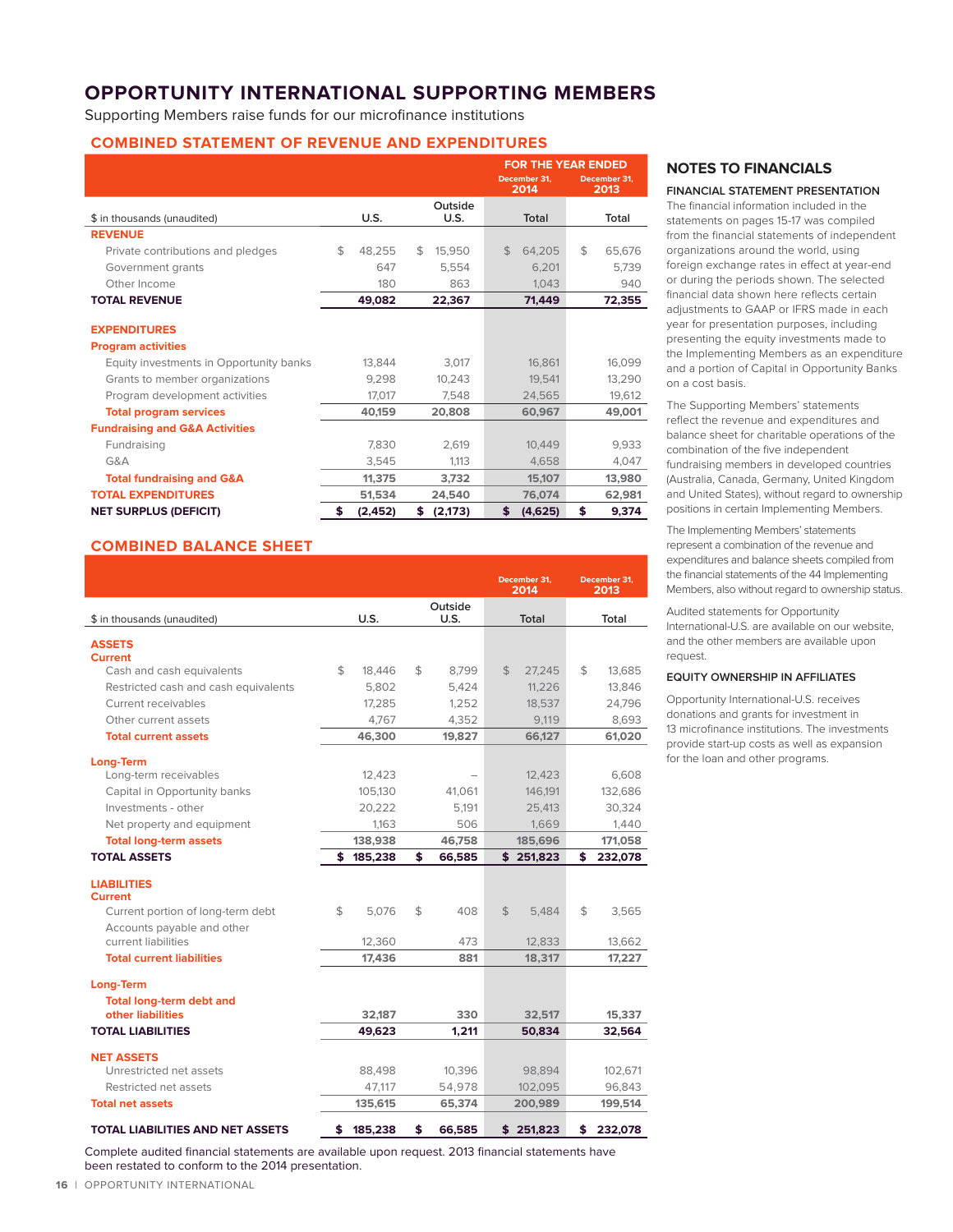## **OPPORTUNITY INTERNATIONAL IMPLEMENTING MEMBERS**

Implementing Members are in-country microfinance institutions that serve our clients

#### **COMBINED STATEMENT OF REVENUE AND EXPENDITURES**

|                              |        |           |                |         |                   |        |                  |        |               |                      | <b>FOR THE YEAR ENDED</b> |         |  |
|------------------------------|--------|-----------|----------------|---------|-------------------|--------|------------------|--------|---------------|----------------------|---------------------------|---------|--|
|                              |        |           |                |         |                   |        |                  |        |               | December 31.<br>2014 | December 31.<br>2013      |         |  |
| \$ in thousands (unaudited)  | Africa |           | Asia           |         | Eastern<br>Europe |        | Latin<br>America |        | <b>Total</b>  |                      |                           | Total   |  |
| <b>INCOME &amp; EXPENSES</b> |        |           |                |         |                   |        |                  |        |               |                      |                           |         |  |
| Financial income             | \$.    | 63.983    | $\mathfrak{F}$ | 144.508 | $\mathfrak{L}$    | 22.756 | \$               | 19.105 | $\mathcal{L}$ | 250.352              | $\mathfrak{L}$            | 236.149 |  |
| Financial expenses           |        | 9.911     |                | 39.485  |                   | 6.915  |                  | 2.777  |               | 59.088               |                           | 52.726  |  |
| Gross financial margin       |        | 54.072    |                | 105.023 |                   | 15.841 |                  | 16.328 |               | 191.264              |                           | 183.423 |  |
| Provision for loan losses    |        | 7.121     |                | 4,460   |                   | 1.242  |                  | 773    |               | 13,596               |                           | 14,101  |  |
| Net financial margin         |        | 46.951    |                | 100.563 |                   | 14.599 |                  | 15.555 |               | 177,668              |                           | 169,322 |  |
| Operating expenses           |        | 59.237    |                | 85.377  |                   | 12.695 |                  | 13.693 |               | 171,002              |                           | 164,254 |  |
| Net income from operations   |        | (12, 286) |                | 15,186  |                   | 1,904  |                  | 1.862  |               | 6.666                |                           | 5,068   |  |
| Other income (expense)       |        | 635       |                | 33      |                   | (89)   |                  |        |               | 579                  |                           | 491     |  |
| Net income before taxes      |        | (11,651)  |                | 15,219  |                   | 1.815  |                  | 1.862  |               | 7.245                |                           | 5,559   |  |
| Provision for income taxes   |        | 1.396     |                | 2.793   |                   | 286    |                  | (38)   |               | 4.437                |                           | 2,028   |  |
| <b>NET INCOME (LOSS)</b>     | \$     | (13,047)  | S              | 12.426  | \$                | 1.529  | \$               | 1.900  | \$            | 2.808                | \$                        | 3,531   |  |

#### **COMBINED BALANCE SHEET**

|                                                          |                |           |               |                |         |                  | December 31.<br>2014 |                | December 31.<br>2013 |
|----------------------------------------------------------|----------------|-----------|---------------|----------------|---------|------------------|----------------------|----------------|----------------------|
|                                                          |                |           |               |                | Eastern | Latin            |                      |                |                      |
| \$ in thousands (unaudited)                              |                | Africa    | Asia          |                | Europe  | America          | Total                |                | Total                |
| <b>ASSETS</b>                                            |                |           |               |                |         |                  |                      |                |                      |
| <b>Current</b>                                           |                |           |               |                |         |                  |                      |                |                      |
| Cash and cash equivalents                                | \$             | 39,857    | \$<br>40,920  | \$             | 22,594  | \$<br>3.409      | \$<br>106,780        | \$             | 115,939              |
| Interest bearing deposits<br>and investments             |                | 14.192    | 56.431        |                | 2.850   | 955              | 74.428               |                | 57,618               |
| Net loan portfolio                                       |                | 106,455   | 401,955       |                | 115,689 | 53,416           | 677,515              |                | 584,047              |
| Other current assets                                     |                | 12.846    | 32.271        |                | 4.603   | 1,056            | 50.776               |                | 41.667               |
| <b>Total current assets</b>                              |                | 173,350   | 531,577       |                | 145,736 | 58,836           | 909,499              |                | 799,271              |
| Long-term                                                |                |           |               |                |         |                  |                      |                |                      |
| Fixed and other<br>long-term assets                      |                | 29,478    | 53,334        |                | 5,521   | 3,596            | 91,929               |                | 83,471               |
| <b>TOTAL ASSETS</b>                                      |                | \$202,828 | \$584.911     | \$             | 151,257 | \$62.432         | \$1,001,428          |                | \$882.742            |
| <b>LIABILITIES &amp; NET ASSETS/EQUITY</b>               |                |           |               |                |         |                  |                      |                |                      |
| <b>Current</b>                                           |                |           |               |                |         |                  |                      |                |                      |
| Short-term debt                                          | $\mathfrak{L}$ | 4.696     | \$<br>93.018  | $\mathfrak{L}$ | 8.500   | \$<br>$6.423$ \$ | 112.637              | $\mathfrak{F}$ | 67.768               |
| Client savings deposits                                  |                | 97,021    | 68.650        |                | 89.746  | 18.093           | 273,510              |                | 244,717              |
| Other current liabilities                                |                | 11.795    | 40.732        |                | 6.167   | 2.631            | 61.325               |                | 29,690               |
| <b>Total current liabilities</b>                         |                | 113,512   | 202,400       |                | 104.413 | 27,147           | 447.472              |                | 342,175              |
| Long-term                                                |                |           |               |                |         |                  |                      |                |                      |
| <b>Total liabilities</b>                                 |                |           |               |                |         |                  |                      |                |                      |
| and long-term debt                                       |                | 46,656    | 248.265       |                | 21.779  | 18,250           | 334,950              |                | 336,003              |
| <b>TOTAL LIABILITIES</b>                                 |                | 160.168   | 450.665       |                | 126.192 | 45.397           | 782.422              |                | 678.178              |
| <b>NET ASSETS/EQUITY</b>                                 |                |           |               |                |         |                  |                      |                |                      |
| Total net assets/equity                                  |                | 42,660    | 134,246       |                | 25,065  | 17,035           | 219,006              |                | 204,564              |
| <b>TOTAL LIABILITIES</b><br><b>AND NET ASSETS/EQUITY</b> |                | \$202,828 | \$<br>584,911 | \$             | 151,257 | \$62.432         | \$1,001,428          |                | \$882.742            |

Complete audited financial statements are available upon request.

#### **IMPLEMENTING MEMBERS**

**Revenue:** Implementing Members' revenue increased by 6% to \$250 million in 2014, reflecting growth in Asia and Latin America.

**Net income:** Implementing Members' net income before taxes increased 30.3% to \$7.2 million in 2014. The gains resulted primarily from the improved quality of their loan portfolios, which was reflected in proportionately smaller provisions for loan losses. Income taxes increased 118.8% to \$4.4 million, reducing net income to \$2.8 million. Provision for income taxes included the write-off of some deferred tax assets (mainly expiring tax loss carryforwards) where recoupment is no longer expected.

**Loan portfolio:** The net loan portfolio increased by 16% at the end of 2014 to \$678 million.

**Customer deposits:** Client savings deposits increased 11.8% to end the year at \$273 million.